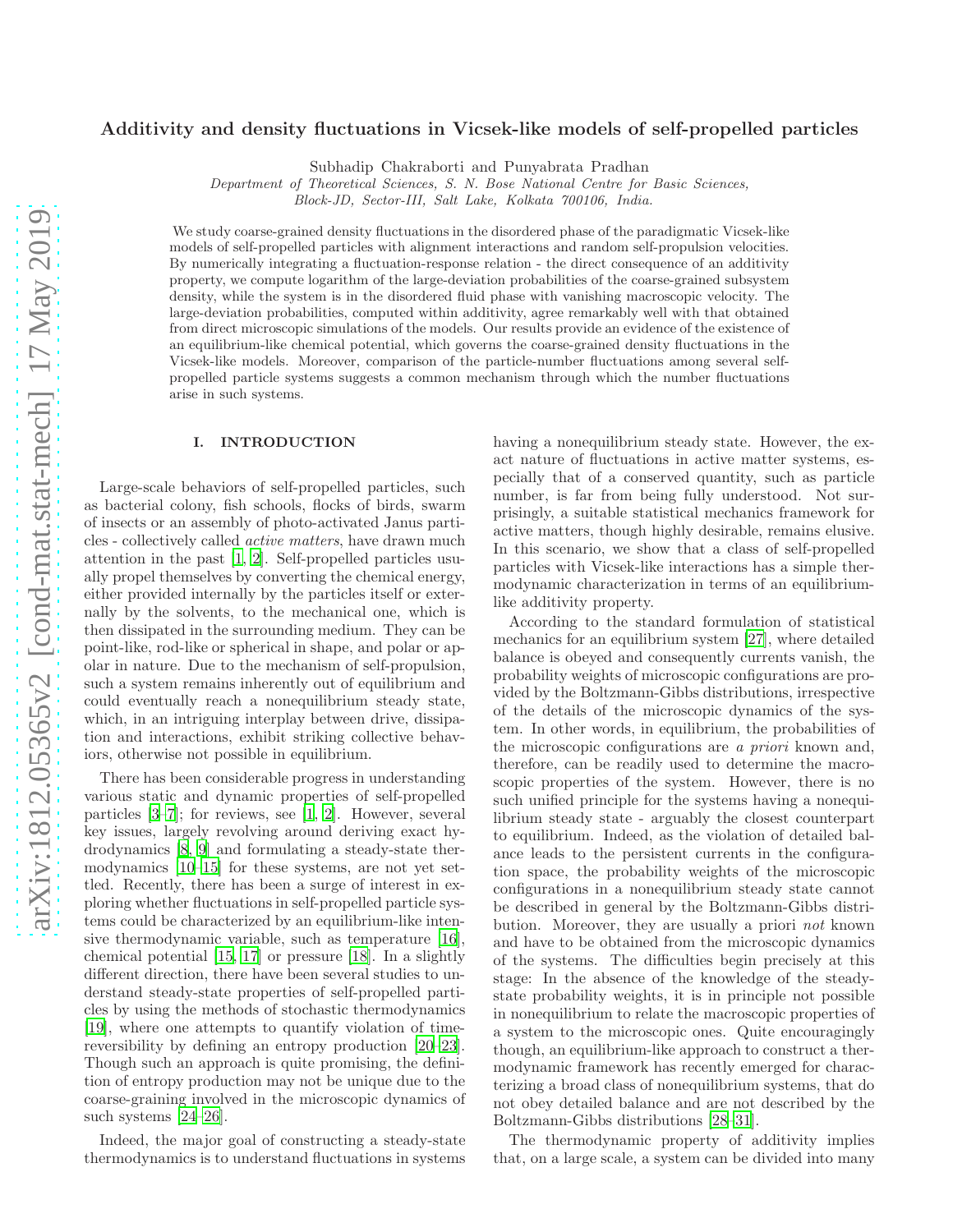subsystems, which are statistically almost independent, except there are certain constraints due to the conservation laws, e.g., the conservation of mass or particle number, etc. Additivity property is well established in equilibrium systems with short-range interactions, and, in fact, can be proven rigorously from the Boltzmann-Gibbs distribution [\[36](#page-11-19)]. Interestingly, also a broad class of nonequilibrium mass transport processes, having nonzero spatial correlations, can possess an additivity property in their respective nonequilibrium steady states. As demonstrated in the past [\[30](#page-11-20), [31\]](#page-11-18), provided additivity holds, subsystem mass (particle number) distributions can be determined in the thermodynamic limit directly from the knowledge of only variance of subsystem mass as a function of mass density, irrespective of whether the systems are in or out of equilibrium. Clearly, additivity could provide a useful simplification in characterizing fluctuations in the driven systems as, in that case, the macroscopic properties of the systems can be determined solely through the variance of some conserved variables in the systems. However, verifying additivity is not an easy task in general. Of course, additivity can in principle be checked analytically by explicitly calculating the steadystate subsystem mass distributions. But, in most cases, it may not be possible to calculate the exact functional form of the variance of subsystem mass, which is then required to obtain the subsystem mass distribution analytically [\[30](#page-11-20), [31\]](#page-11-18). As we demonstrate here, this particular difficulty can be bypassed by using a numerical method instead.

In this paper, we characterize, through an additivity property, particle-number or coarse-grained density fluctuations in the paradigmatic models of self-propelled particles, namely the Vicsek model and its variant. For simplicity, we consider only the cases when the systems are in an isotropic, and homogeneous, disordered fluid phase, where macroscopic velocity vanishes in the thermodynamic limit. We specifically ask whether particle-number fluctuations in the Vicsek-like systems can be described by an intensive thermodynamic variable, analogous to an equilibrium-like chemical potential. We answer the question in the affirmative, by using a computational scheme within additivity. We numerically integrate a fluctuation-response relation - the direct consequence of an additivity property, to obtain a nonequilibrium chemical potential and a free energy density function, which characterize the density fluctuations in the systems. By using the above two thermodynamic potentials, we compute logarithm of the probabilities of the density largedeviations, also called the large deviation functions, and compare them with that obtained from simulations, by performing a scaling analysis of the subsystem number distributions for various subsystem sizes. We find theory and simulations are in excellent agreement, providing a strong evidence of the existence of an equilibrium-like chemical potential, which governs density fluctuations in the Vicsek-like models of self-propelled particles.

The organization of the paper is as follows. In Sec. [II,](#page-1-0)

we discuss additivity property and describe the methodology adopted in this paper for numerical computation of subsystem particle-number distributions and density large deviation functions. In Sec. [III,](#page-2-0) we present our theoretical and simulation results for two model systems - the Vicsek model in Sec. [III A](#page-3-0) and its variant in Sec. [III B.](#page-7-0) In Sec. [III C,](#page-8-0) we compare the number fluctuations in various self-propelled particle systems and that obtained from a hydrodynamic theory of Ref. [\[15\]](#page-11-7). Finally, in Sec. [IV,](#page-9-0) we summarize with some concluding remarks.

## <span id="page-1-0"></span>II. ADDITIVITY AND SUBSYSTEM PARTICLE-NUMBER DISTRIBUTION

In this section, we discuss the numerical scheme, which is used to calculate the probability distribution of subsystem particle-number. Let us first elucidate additivity property in the context of the particle-number fluctuations. We consider a system, consisting of N interacting particles, which are confined in a volume  $V$ . Importantly, the total particle-number  $N$  is conserved in the system. We then divide the system in a large number  $\nu = V/v$  of identical subsystems, each having a volume v. Provided that the subsystem size  $l = v^{1/d}$ , d being the dimension, is much larger than the microscopic spatial correlation length in the system, we postulate an additivity property, implying the following. The joint probability distribution Prob.  $\{n_k\}$  of subsystem particle numbers  $\{n_k\}$ , with  $n_k$  being particle number in kth subsystem, then can have a product form [\[28](#page-11-17)[–31](#page-11-18)],

<span id="page-1-1"></span>
$$
\text{Prob.}[\{n_k\}] \simeq \frac{\prod_{k=1}^{\nu} W_v(n_k)}{Z(N, V)} \delta\left(\sum_k n_k - N\right), \quad (1)
$$

in the thermodynamic limit of  $N, V \rightarrow \infty$  with the global number density  $\rho = N/V$  fixed. In the above equation,  $W_v(n_k)$  is an unknown weight factor  $\sum_{\{n_k\}} \prod_k W_v(n_k) \delta(\sum_k n_k - N)$  is the normalization conwhich has to be determined (discussed below),  $Z =$ stant, or the partition sum. Note that, in Eq. [\(1\)](#page-1-1), the weight factor  $W_v(n_k)$  for the kth subsystem depends only on the particle-number  $n_k$  and volume v of the kth subsystem only, not on the other subsystems. Therefore, the postulate of additivity is nothing but an assumption of a statistical independence, which could emerge on the macroscopic scale, even when there are finite correlations present at the microscopic scales.

Let us denote the subsystem particle-number distribution function as

$$
P_v(n) \equiv \text{Prob.}[n_k = n] = \sum_{\{n_j; j \neq k\}} \text{Prob.}[\{n_j\}],
$$

which is the probability that a subsystem, say the kth one, of volume  $v$  has  $n$  number of particles. By using the standard statistical mechanics theory of large deviations and additivity property Eq. [1](#page-1-1) [\[27](#page-11-16)[–31\]](#page-11-18), the particlenumber distribution for the kth subsystem can be written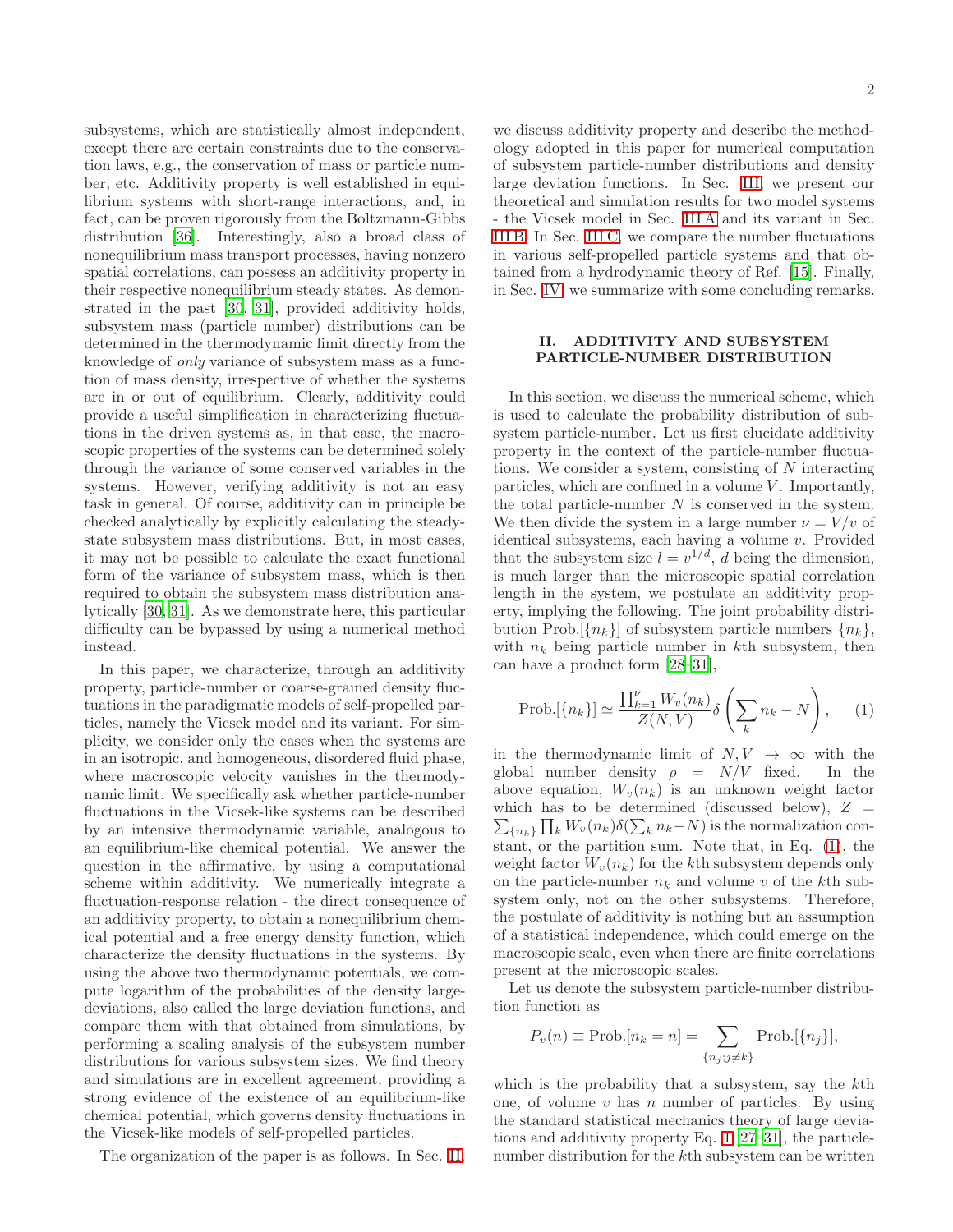as

$$
P_v(n) \simeq \frac{W_v(n)}{Z(N,V)} \sum_{\{n_j; j \neq k\}} \prod_{j \neq k} W_v(n_j) \delta \left( \sum_{j \neq k} n_j - N + n \right)
$$
  
=  $W_v(n) \frac{Z(N-n, V-v)}{Z(N, V)}.$  (2)

One can now expand  $Z(N-n, V-v)$  in the leading order of n [\[27](#page-11-16)] and obtain, in the thermodynamic limit,

<span id="page-2-1"></span>
$$
P_v(n) \simeq \frac{1}{\mathcal{Z}} W_v(n) e^{\mu(\rho)n},\tag{3}
$$

where

<span id="page-2-4"></span>
$$
\mu(\rho) = \frac{df(\rho)}{d\rho} \tag{4}
$$

is a nonequilibrium chemical potential,  $f(\rho)$  =  $-\lim_{V\to\infty} \ln Z(N,V)/V$  is the corresponding nonequilibrium free energy density function and  $\mathcal{Z}(\mu, v)$  =  $\sum_n W_v(n) \exp[\mu(\rho)n]$  is the normalization constant. In the above equations, the symbol ' $\simeq$ ' means equality in terms of the logarithm  $\ln P_v(n)$  of the large-deviation probability, which can be alternatively written as

<span id="page-2-2"></span>
$$
\lim_{v \to \infty} \frac{\ln[\mathcal{Z}P_v(n = \hat{\rho}v)]}{v} = -f(\hat{\rho}) + \mu(\rho)\hat{\rho}, \qquad (5)
$$

where we denote coarse-grained subsystem density as  $\hat{\rho} =$  $n/v$ ; by definition, average of coarse-grained subsystem density equals to the global density,  $\langle \hat{\rho} \rangle = \rho$ . For the details of the above analysis, we refer to Refs. [\[15,](#page-11-7) [30,](#page-11-20) [31\]](#page-11-18).

The crucial point in this analysis is that the nonequilibrium free energy density and chemical potential can be determined as a function of number density, by using Eqs.  $(3)$  and  $(5)$  and then by integrating a fluctuationresponse (FR) relation,

<span id="page-2-3"></span>
$$
\frac{d\rho}{d\mu} = \sigma^2(\rho),\tag{6}
$$

between a nonequilibrium compressibility and number fluctuation - the direct consequence of additivity Eq. [1](#page-1-1) (or, alternatively, Eq. [3\)](#page-2-1). Here, the scaled variance  $\sigma^2(\rho)$ of the subsystem particle-number  $n$  in the subvolume  $v$ is defined as

<span id="page-2-10"></span>
$$
\sigma^{2}(\rho) = \lim_{v \to \infty} \frac{(\langle n^{2} \rangle - \langle n \rangle^{2})}{v}.
$$
 (7)

For the detailed derivation of Eq. [6](#page-2-3) from additivity property Eq. [1,](#page-1-1) see Ref. [\[15\]](#page-11-7). Now the equilibrium-like thermodynamic potentials  $\mu(\rho)$  and  $f(\rho)$  can be readily calculated by integrating Eqs. [\(4\)](#page-2-4) and [\(6\)](#page-2-3) with respect to density  $\rho$  and can be expressed in the integral form,

<span id="page-2-8"></span>
$$
\mu(\rho) = \int \frac{1}{\sigma^2(\rho)} d\rho + c_1,\tag{8}
$$

and

<span id="page-2-9"></span>
$$
f(\rho) = \int \mu(\rho)d\rho + c_2,\tag{9}
$$

where  $c_1$  and  $c_2$  are two arbitrary constants of integrations. In this paper, we calculate chemical potential  $\mu(\rho) = \int_{\rho_0}^{\rho} 1/\sigma^2(\rho) d\rho$  and free energy density  $f(\rho) =$  $\int_{\rho_0}^{\rho} \mu(\rho) d\rho$  by integrating from a reference density  $\rho_0$ . Finally, the large-deviation probability  $\mathcal{P}_v(\hat{\rho}) \equiv P_v(n = v\hat{\rho})$ of subsystem density  $\hat{\rho} = n/v$ , in the limit of v large, can be written as [\[15\]](#page-11-7)

<span id="page-2-5"></span>
$$
\mathcal{P}_v(\hat{\rho}) \simeq \frac{\exp[-vh(\hat{\rho})]}{\mathcal{Z}(\mu, v)},\tag{10}
$$

or, equivalently, the subsystem number distribution is given by

<span id="page-2-6"></span>
$$
P_v(n) = \frac{\exp[-vh(n/v)]}{\mathcal{Z}(\mu, v)},\tag{11}
$$

where the large-deviation function, or the 'rate-function' [\[32\]](#page-11-21),

<span id="page-2-7"></span>
$$
-h(\hat{\rho}) \equiv \lim_{v \to \infty} \frac{\ln[\mathcal{Z}(\mu, v)\mathcal{P}_v(\hat{\rho})]}{v} = -f(\hat{\rho}) + \mu(\rho)\hat{\rho}, \quad (12)
$$

with  $\mu(\rho)$  being chemical potential of the system at global density  $\rho$  and  $\mathcal{Z}(\mu, v) = \sum_{\hat{\rho}} \exp[-vh(\hat{\rho})]$  being the normalization constant. Indeed, Eqs.  $(10)$ ,  $(11)$  and  $(12)$ can be understood from that the Laplace transform of the weight factor  $W_n(n)$  is related to the Legendre transform of the nonequilibrium free energy density function - an immediate consequence of additivity Eq. [\(1\)](#page-1-1) [\[15\]](#page-11-7). Note that, through Eqs. [\(8\)](#page-2-8) and [\(9\)](#page-2-9), the large-deviation probability  $P_v(n)$  is thus determined solely in terms of the variance  $[Eq. (7)]$  $[Eq. (7)]$  $[Eq. (7)]$ . However, the nonequilibrium free energy function and chemical potential derived in this paper could not be related to the mechanical pressure of the system [\[18\]](#page-11-10), which, for a nonequilibrium system, is in principle different from the thermodynamic pressure  $-h(\rho) = \mu \rho - f(\rho)$  of the system.

What remains now is to explicitly calculate the scaled variance  $\sigma^2(\rho)$  of the subsystem particle number in various models through simulations, which we do next in the following sections. Moreover, by numerically integrating Eqs. [\(8\)](#page-2-8) and [\(9\)](#page-2-9), we compute the subsystem particlenumber distribution  $P_v(n)$  and the large deviation function and then compare the number distributions with that obtained from the direct microscopic simulations.

#### <span id="page-2-0"></span>III. MODELS

The model-systems we consider in this section consist of polar point particles on a two dimensional periodic space in continuum. At any instant of time, a particle moves with a uniform speed along a particular direction,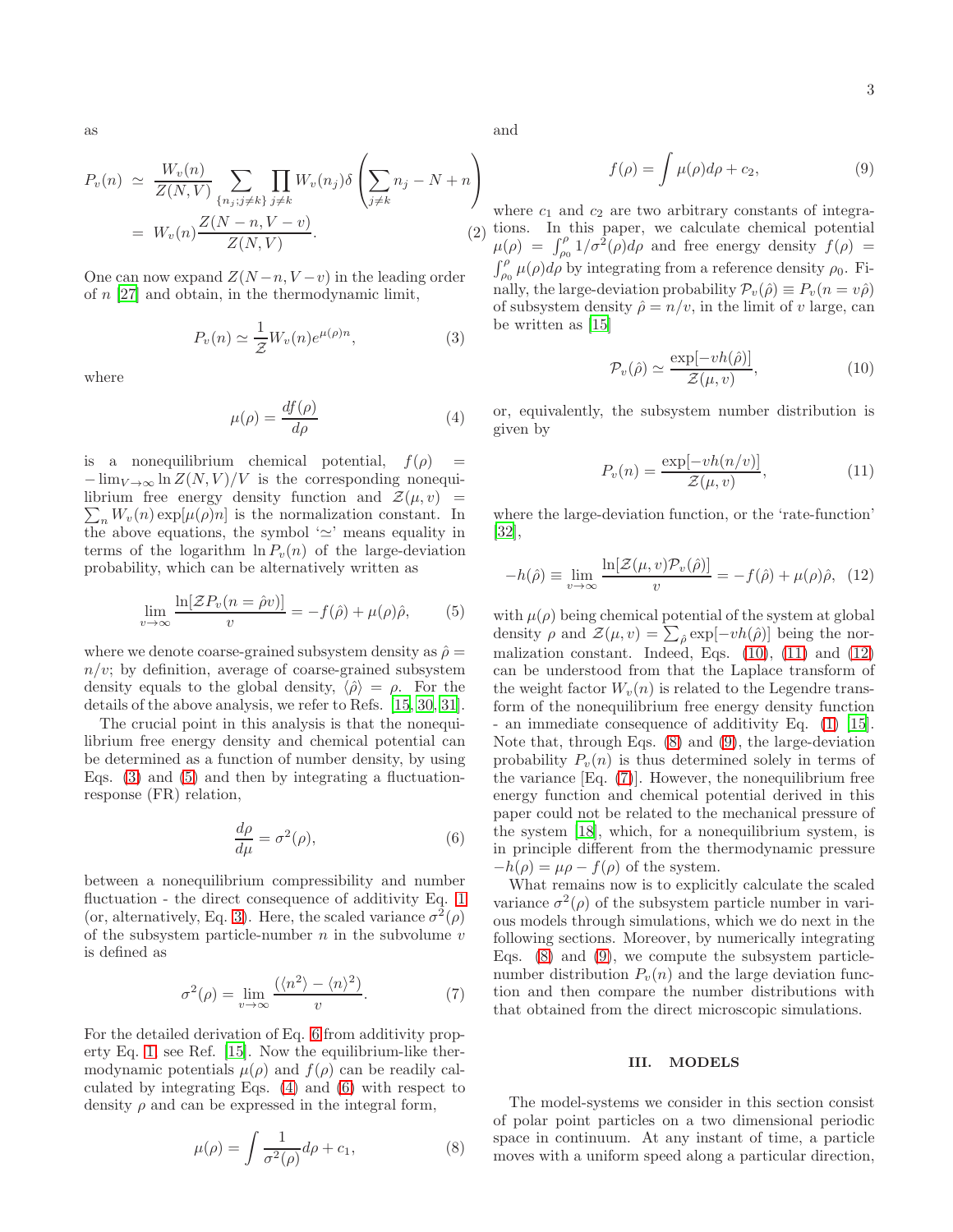

<span id="page-3-1"></span>FIG. 1: Vicsek model. Scaled variance  $\sigma^2(\rho)$  of subsystem particle number, as defined in Eq. [\(7\)](#page-2-10), is plotted as a function of number density  $\rho$  for various values of noise strength  $\eta = 2\pi$ (yellow squares),  $5\pi/6$  (sky-blue asterisks),  $2\pi/3$  (green tilted crosses) and  $\pi/2$  (violet crosses).

obtained by averaging over the instantaneous directions of the neighboring particles (alignment interaction) and then by adding a noise to the instantaneous averaged direction. Depending on how the noise term is incorporated, we consider two model systems - the paradigmatic Vicsek model and its variant. In both the models, because of the polar nature of the particles, detailed balance is violated at the microscopic level. Consequently, the systems always remain out of equilibrium, eventually reaching a nonequilibrium steady state, where, unlike in equilibrium, the probability weights of the microscopic configurations cannot be described by the Boltzmann-Gibbs distribution.

#### <span id="page-3-0"></span>A. Vicsek Model

First we consider the Vicsek model, which consists of N point particles, moving in a two dimensional periodic box of volume  $V = L \times L$  in continuum [\[3\]](#page-11-2). At any time t, the system is specified by a set of dynamical variables  ${\mathbf r}_i(t), \theta_i(t)$ , with  $i = 1, \ldots, N$ , where  ${\mathbf r}_i(t)$  and  $\theta_i(t)$ are the position and the self-propulsion direction of ith particle, respectively. The system evolves in discrete time steps according to the following dynamical rules. Each particle tries to follow its neighbors by averaging over the directions of all the neighboring particles within a circle of radius R. In doing so, it also makes some error of amount  $\Delta\theta_i(t)$  in the direction, where  $\Delta\theta_i(t)$  is a random noise variable, chosen independently at each time step  $t$ 

and uniformly distributed in an interval  $[-\eta/2, \eta/2]$  with  $\eta$  being the noise-strength. The equations of motion [\[3](#page-11-2)] for  $\mathbf{r}_i(t)$  and  $\theta_i(t)$  of ith particle at a discrete time step t



<span id="page-3-2"></span>FIG. 2: Vicsek model. Subsystem particle-number distribution  $P_v(n)$  is plotted as a function of particle number n in a subsystem of volume v for three sets of noise strength and density - (i)  $\eta = 2\pi/3$  and  $\rho = 0.1$  (simulation - green triangles,  $v = 35 \times 35$ ; additivity theory - green dashed line), (ii)  $\eta = \pi/2$  and  $\rho = 0.1$  (simulation - violet circles,  $v = 40 \times 40$ ; additivity theory - violet solid line) and (iii)  $\eta = 2\pi/3$  and  $\rho = 0.2$  (simulation - yellow squares,  $v = 35 \times 35$ ; additivity theory - yellow dashed-dotted line); we take system size  $L = 500$ . The particle-number distributions are manifestly non-Gaussian at the tails for lower noise strengths.

are given by

$$
\theta_i(t+1) = \arctan\left[\frac{\langle \sin \theta(t) \rangle_i^R}{\langle \cos \theta(t) \rangle_i^R}\right] + \Delta\theta_i(t), \quad (13)
$$

$$
\mathbf{r}_i(t+1) = \mathbf{r}_i(t) + u_0[\cos\theta_i(t+1), \sin\theta_i(t+1)] (14)
$$

where angular bracket  $\langle * \rangle_i^R$  denotes the average of an observable over all  $n_i^R$  number of neighboring particles within the radius  $R = 1$ , i.e.,

$$
\langle \sin \theta(t) \rangle_i^R = \sum_{j=1}^{n_i^R} \frac{\sin \theta_j(t)}{n_i^R} \; ; \; \langle \cos \theta(t) \rangle_i^R = \sum_{j=1}^{n_i^R} \frac{\cos \theta_j(t)}{n_i^R},
$$

and the constant  $u_0$  is the self-propulsion speed. All particles are updated in parallel; we take  $u_0 = 0.5$  throughout. For vanishing noise strength  $\eta = 0$ , the above dynamics becomes fully deterministic. For generic parameter values of the noise strength, the system reaches a nonequilibrium steady state at long times.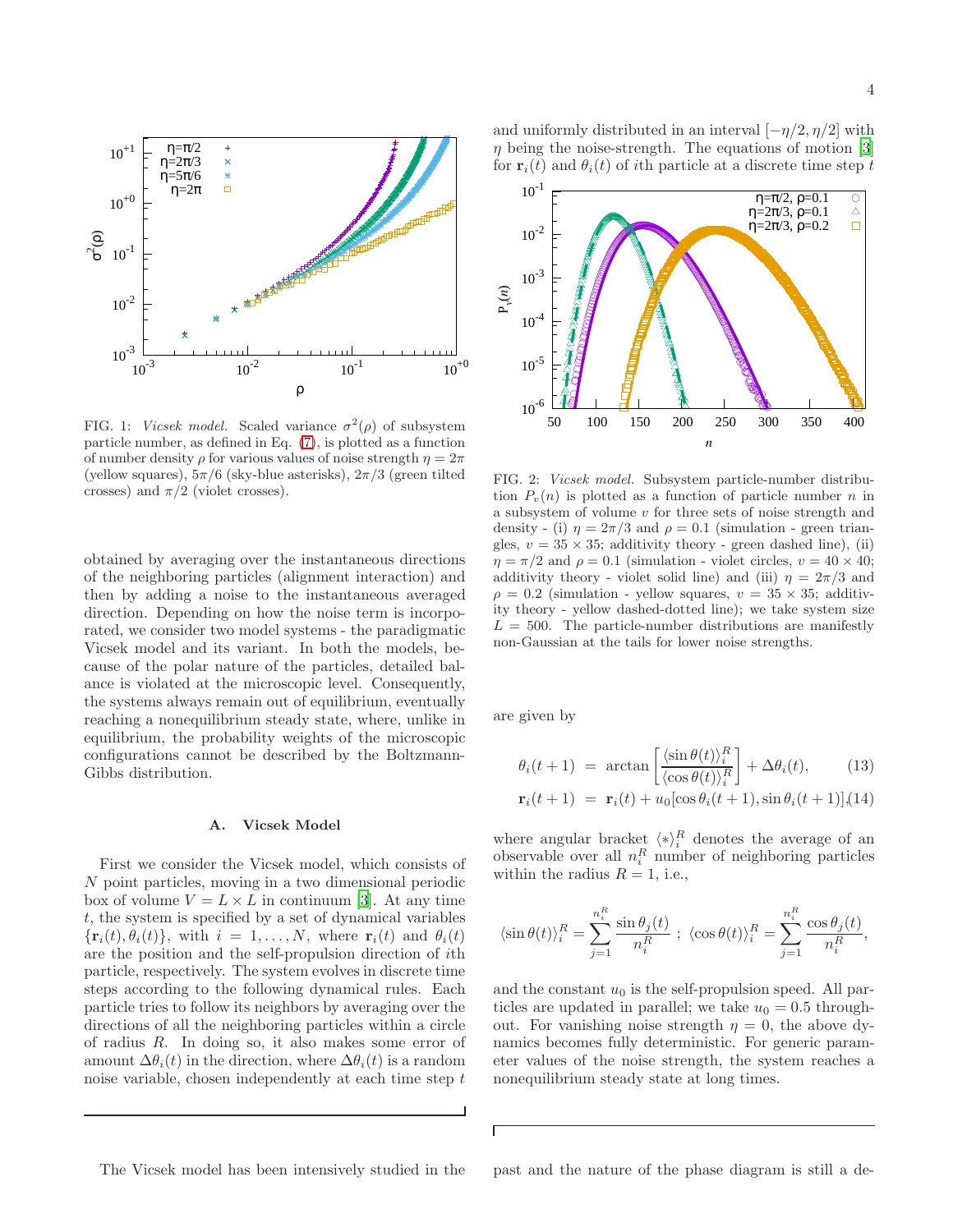

<span id="page-4-0"></span>FIG. 3: Vicsek Model. Large deviation function  $-h(\hat{\rho}) = \ln[\mathcal{Z}(\mu, v)\mathcal{P}_v(\hat{\rho} = n/v)]/v$  [Eq. [\(12\)](#page-2-7)] is plotted as a function of subsystem density  $\hat{\rho} = n/v$ , with n being subsystem particle-number for various subsystem volume  $v = l \times l$  with  $l = 30$  (violet squares), 35 (green triangles), 40 (sky-blue circles), 50 (yellow inverted triangles) for three sets of noise strength and global density - (i)  $\eta = 2\pi/3$  and  $\rho = 0.1$  [panel (a)], (ii)  $\eta = 2\pi/3$  and  $\rho = 0.2$  [panel (b)] and (iii)  $\eta = \pi/2$  and  $\rho = 0.1$  [panel (c)]. Points - simulations, red solid lines - additivity theory, sky-blue dashed lines - parabolic large deviation functions, obtained from Gaussian distributions. The non-parabolic tails, which are the consequence of non-Gaussian number distributions, are well captured by additivity theory.

bated issue in the literature [\[6,](#page-11-22) [33](#page-11-23)[–35\]](#page-11-24). At very large density  $\rho$ , or at small noise-strength  $\eta$ , particles are observed to move along a spontaneously selected direction, indicating a phase transition, upon tuning the number density or the noise strength, from an isotropic (rotationally symmetric) disordered phase with zero macroscopic velocity to an ordered phase with nonzero macroscopic velocity, where the rotational symmetry is spontaneously broken. The phase transition is characterized by an order parameter, which, in this case, is taken to be the magnitude of the macroscopic velocity  $v_a = (1/Nu_0) \sum_{i=1}^{N} \mathbf{u}_i$ , obtained by averaging over the velocities  $\mathbf{u}_i = \{u_0 \cos \theta_i, u_0 \sin \theta_i\}$  of all particles in the system. For simplicity, in this paper we confine our studies to the disordered fluid phase where the macroscopic

velocity vanishes  $(v_a = 0)$ . Although the macroscopic velocity is vanishingly small in the disordered phase, detailed balance in the microscopic configuration space is still violated, driving the system out of equilibrium.

As discussed in the previous section, to check whether the system possesses an additivity property, we require to characterize particle-number fluctuations on the coarsegrained level. To this end, we study subsystem particle number fluctuations as a function of number density. We consider a subsystem of volume  $v = l \times l$  with the global density  $\rho = N/V$  (or, equivalently, chemical potential) fixed. In our simulations throughout the paper, we keep system sizes much larger than the microscopic length scale  $R$  and the subsystem size, and the subsystem size much larger than R, i.e.,  $R \ll l \ll L$ . Although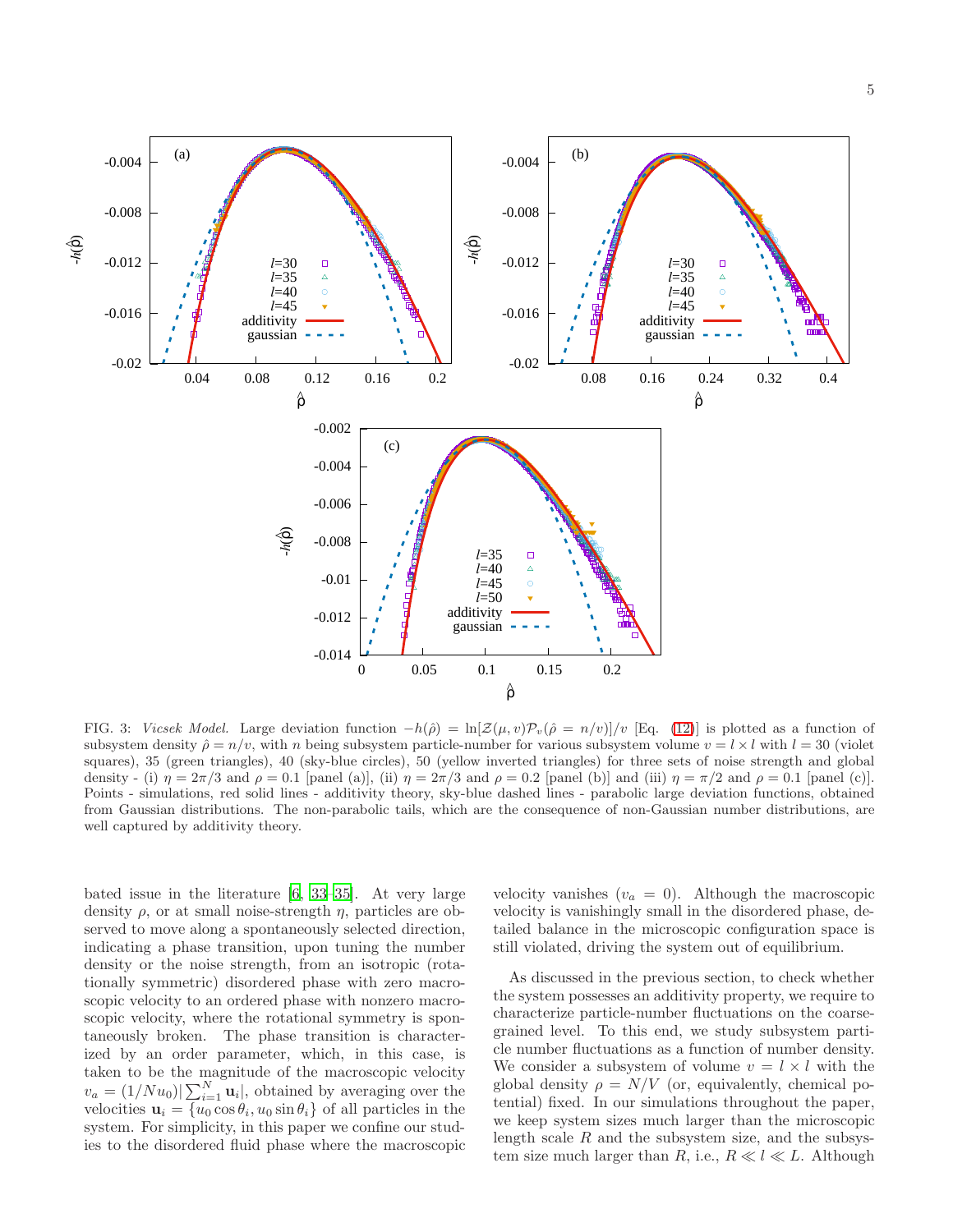the total number of particles is conserved in the system, the subsystem particle number  $n$ , or the coarse-grained density  $\hat{\rho} = n/v$ , fluctuates in time and is a random variable, whose statistics are of our main interest and are presented below.

Following the numerical scheme of Sec. [II,](#page-1-0) we first calculate in direct microscopic simulations the scaled variance  $\sigma^2(\rho)$  [Eq. [\(7\)](#page-2-10)] of subsystem particle number. In Fig. [1,](#page-3-1) we plot the scaled variance  $\sigma^2(\rho)$  as a function of number density  $\rho$  for various values of the noise strength,  $\eta = 2\pi$ ,  $5\pi/6$ ,  $2\pi/3$  and  $\pi/2$ . For the maximum possible noise strength  $\eta = 2\pi$ , the system essentially behaves like an ideal gas of noninteracting particles and consequently the scaled variance  $\sigma^2(\rho) = \rho$  increases linearly as a function of density  $\rho$  [\[15](#page-11-7)]. However, for lower noise strength  $\eta$  <  $2\pi$ , the collective behavior sets in and the scaled variance grows quite rapidly as a function of density in a highly nonlinear fashion. The scaled variance finally diverges at a critical density, beyond which macroscopic clusters of particles are formed in the system.

Using the functional dependence of the scaled variance on density, as obtained from microscopic simulations (Fig. [1\)](#page-3-1), we numerically integrate Eqs. [\(8\)](#page-2-8) and [\(9\)](#page-2-9), with respect to density  $\rho$ , to obtain a nonequilibrium chemical potential and free energy density, respectively. Then, using Eq. [\(11\)](#page-2-6), we numerically compute the subsystem particle number distribution  $P_v(n)$  as a function of subsystem particle number  $n$  for various values of the global densities  $\rho$  and the noise strengths  $\eta$ . We also directly calculate the number distributions  $P_v(n)$  from microscopic simulations of the Vicsek model. In Fig. [2,](#page-3-2) we plot the number distributions  $P_n(n)$  as a function of n for three different sets of global density and noise strength: (i)  $\rho = 0.1$  and  $\eta = 2\pi/3$  (green triangles), (ii)  $\rho = 0.1$  and  $\eta = \pi/2$  (violet circles), and (iii)  $\rho = 0.2$  and  $\eta = 2\pi/3$ (yellow squares). We compare the number distributions from simulations with that obtained from additivity theory [Eq. [\(11\)](#page-2-6)] in Fig. [2,](#page-3-2) where green dashed, violet solid and yellow dashed-dotted lines represent theoretically obtained number distributions for the sets (i), (ii) and (iii) of density and noise strength, respectively. As one can see, theory and simulations are in quite good agreement over several orders of magnitudes of the probabilities; notably, there is no fitting parameter involved in the theory. However, there are small deviations, which are expected though as there can be sub-leading corrections to the large-deviation functions, due to the finite size of the subsystem and the system.

Next we perform a scaling analysis to check whether the large deviation probabilities  $\mathcal{P}_v(\hat{\rho} = n/v) \sim$  $\exp[-vh(\hat{\rho})]$  or, equivalently, the density large deviation functions  $-h(\hat{\rho})$ , obtained from simulations for different subsystem sizes, converge to that obtained from additivity theory Eq. [\(12\)](#page-2-7). In panel (a) of Fig. [3,](#page-4-0) for a fixed global density  $\rho = 0.1$  [or a fixed chemical potential  $\mu(\rho)$  and noise strength  $\eta = 2\pi/3$ , we plot the large deviation functions  $-h(\hat{\rho}) = \ln[\mathcal{Z}(\mu, v)\mathcal{P}_v(\rho)]/v$  - a suitably scaled subsystem number distribution, for various

values of subsystem sizes  $l = 30$  (violet squares),  $l = 35$ (sky-blue triangles), 40 (sky-blue diamonds) and 45 (orange inverted triangles); we take system size  $L = 500$ . We also compare the large deviation functions with that obtained from theory Eq. [\(12\)](#page-2-7) (red solid lines). One could see that simulations and theory, which is without any fitting parameter, are in quite good agreement. We repeat the above scaling analysis for the other two sets of global density and noise strength:  $\rho = 0.2$  and  $\eta = 2\pi/3$ [panel (b), Fig. [3\]](#page-4-0) and  $\rho = 0.1$  and  $\eta = \pi/2$  [panel (c), Fig. [3\]](#page-4-0). Moreover, to emphasize that the subsystem number distributions are not merely Gaussian distributions ~  $\exp[v(\hat{\rho}-\rho)^2/2\sigma^2(\rho)]$  with mean subsystem particle number  $\langle n \rangle = v\rho$  and variance  $\langle n^2 \rangle - \langle n \rangle^2 = v\sigma^2$ , we compare in Fig. [3](#page-4-0) the large deviation functions, obtained from theory and simulations, with the Gaussian ones, which are simple parabolas (sky-blue dashed lines in the panels). The subsystem number distributions, beyond the central region, deviate significantly from the Gaussian distributions. Consequently, the corresponding density large-deviation functions have non-parabolic tails, which are remarkably well captured by additivity theory [Eq. [\(12\)](#page-2-7)].

From Fig. [1,](#page-3-1) one could observe that, although the systems are in the disordered phase, the cooperative behavior, which is manifest in the significant rise in the spatial correlations and consequently the larger fluctuations in the system, increases quite rapidly with decreasing noise strength  $\eta$ , while one approaches the phase transition region. Moreover, the decrease in the noise strength is somewhat offset by the decrease in the number density in the systems. In other words, at a higher noise strength, one must have a higher density to recover the same effect of cooperativity, or fluctuations, which one had at a lower noise strength and density. To quantify the above observation, we now attempt to scale the variables as  $\sigma^2(\rho) \to \sigma^2(\rho)/\eta^{\Delta}$  and  $\rho \to \rho/\eta^{\Delta}$ . In the top panel of Fig. [4,](#page-6-0) we plot the rescaled variance  $\sigma^2(\rho)/\eta^{\Delta}$  as a function of the rescaled density  $\rho/\eta^{\Delta}$  with  $\Delta \approx 2.5$  for three noise strengths  $\eta = \pi/2$ ,  $2\pi/3$  and  $5\pi/6$ . Quite strikingly, we have a reasonably good scaling collapse over several decades of magnitude of fluctuations and densities. This particular scaling collapse suggests a scaling form for the variance of subsystem particle-number,

<span id="page-5-0"></span>
$$
\sigma^2(\rho, \eta) = \eta^{\Delta} g\left(\frac{\rho}{\eta^{\Delta}}\right),\tag{15}
$$

where  $q$  is a scaling function. The above scaling form in Eq. [\(15\)](#page-5-0) leads to the following scaling for nonequilibrium chemical potential  $\mu(\rho, \eta) = \tilde{\mu}(\rho/\eta^{\Delta})$  and nonequilibrium free energy density  $f(\rho, \eta) = \eta^{\Delta} \tilde{f}(\rho/\eta^{\Delta})$  where  $\tilde{\mu}$  and  $\tilde{f}$  are some scaling functions. Consequently the large deviation function can be written in the following form,

$$
h(\hat{\rho}, \eta) = \eta^{\Delta} \left[ \tilde{f}\left(\frac{\hat{\rho}}{\eta^{\Delta}}\right) - \tilde{\mu}\left(\frac{\rho}{\eta^{\Delta}}\right) \frac{\hat{\rho}}{\eta^{\Delta}} \right],
$$
 (16)

where  $\rho$  is the global number density and  $\hat{\rho}$  is the fluctuating coarse-grained subsystem density. In bottom panel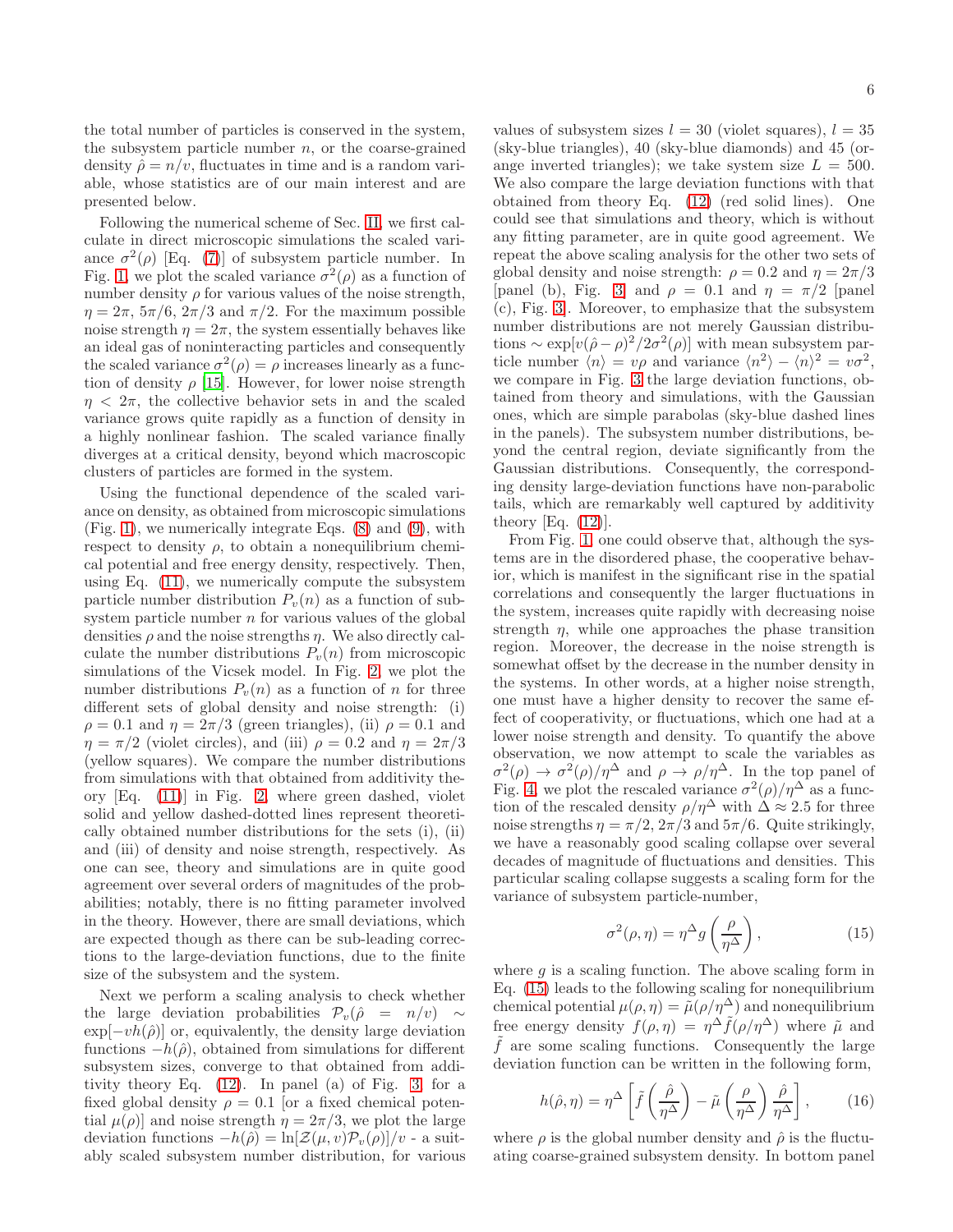

<span id="page-6-0"></span>FIG. 4: Scaling of subsystem particle-number fluctuations in the Vicsek model in the disordered phase. Top panel: A scaling collapse is observed over several orders of magnitude of number-fluctuation and density when the rescaled variance  $\sigma^2(\rho)/\eta^{\Delta}$ , with  $\Delta \approx 2.5$ , is plotted as a function of rescaled density  $\rho/\eta^{\Delta}$  for various noise strengths  $\eta = \pi/2$  (violet open squares),  $2\pi/3$  (green filled squares) and  $5\pi/6$  (sky-blue open circles). Bottom panel: Rescaled large deviation function  $h/\eta^{\Delta}$  is plotted as a function rescaled subsystem density  $\hat{\rho}/\eta^{\Delta}$ for three sets of noise strength  $\eta$  and global density  $\rho$ :  $\eta = \pi/2$ and  $\rho = 0.1$  (red squares),  $\eta = 3\pi/5$  and  $\rho = 0.158$  (blue asterisks) and  $\eta = 2\pi/3$  and  $\rho = 0.2$  (sky-blue circles) with rescaled global density  $\rho/\eta^{\Delta}$  fixed at a certain value.

of Fig. [4,](#page-6-0) we plot the scaled large deviation function  $-h/\eta^{\Delta}$  as a function of the scaled subsystem density  $\hat{\rho}/\eta^{\Delta}$  with  $\Delta \approx 2.5$  for three sets of global density  $\rho$  and noise strength  $\eta$ : (i)  $\rho = 0.1$  and  $\eta = \pi/2$ , (ii)  $\rho = 0.158$ and  $\eta = 3\pi/5$  and (iii)  $\rho = 0.2$  and  $\eta = 2\pi/3$ , where we keep the ratio  $\rho/\eta^{\Delta}$  fixed. A quite good scaling collapse



<span id="page-6-1"></span>FIG. 5: Variant of the Vicsek model. Scaled variance  $\sigma^2(\rho)$  of subsystem particle number, as defined in Eq. [\(7\)](#page-2-10), is plotted as a function of number density  $\rho$  for various values of noise strength  $\eta = 1.0$  (yellow squares), 0.6 (sky-blue asterisks), 0.5 (green tilted crosses) and 0.4 (violet crosses).



<span id="page-6-2"></span>FIG. 6: Variant of the Vicsek model. Subsystem particlenumber distribution  $P_v(n)$  is plotted as a function of particle number  $n$  in a subvolume  $v$  for three sets of noise strength and density: (i)  $\eta = 0.6$  and  $\rho = 0.1$  (simulation - green triangles,  $v = 35 \times 35$ ; additivity theory - green dashed line), (ii)  $\eta = 0.5$  and  $\rho = 0.1$  (simulation - violet circles,  $v = 40 \times 40$ ; additivity theory - violet solid line) and (iii)  $\eta = 0.6$  and  $\rho =$ 0.2 (simulation - yellow squares,  $v = 35 \times 35$ ; additivity theory - yellow dashed-dotted line); we take system size  $L = 500$ .

in bottom panel of Fig. [4](#page-6-0) confirms the scaling already observed in top panel of Fig. [4](#page-6-0) for the subsystem particlenumber fluctuations.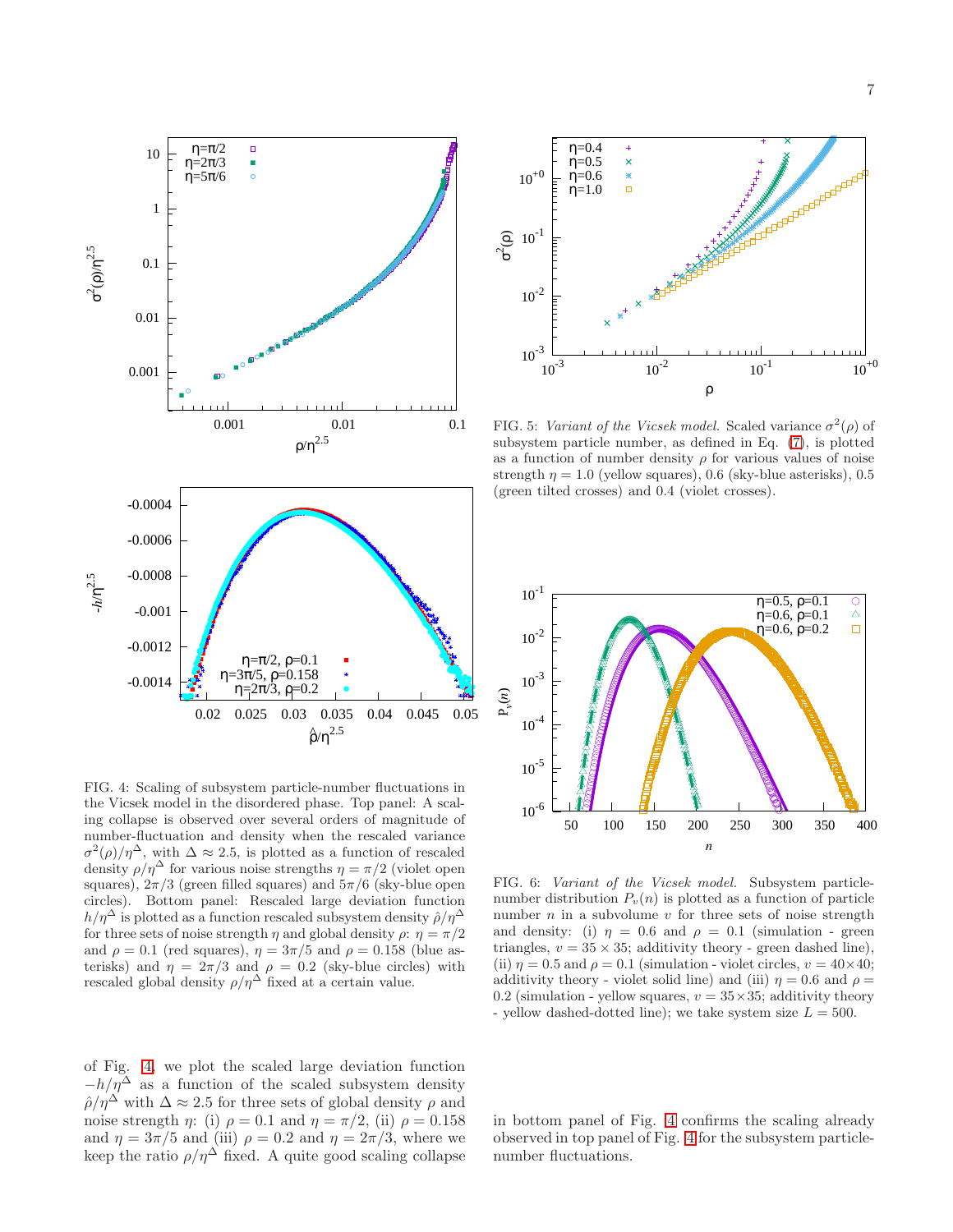### <span id="page-7-0"></span>B. Variant of the Vicsek Model

Now we consider a variant of the Vicsek model, which consists of N particles, moving in continuum in a periodic box of volume  $V = L \times L$ . The variant is similar to the one introduced previously in Ref. [\[6](#page-11-22)], which is different from the original Vicsek model in the way the noise term, i.e., the error in estimating the direction of a particle, is incorporated in the dynamics. The error or the noise is now added separately to each of the components of the direction vector, obtained by averaging over the neighbors within a disk of radius  $R = 1$ . In other words, the noise term in the variant constitutes a vector noise, as opposed to the scalar (angle) noise in the Vicsek model. However, apart from the noise term, the deterministic part of the dynamics is the same as in the Vicsek model. The modified equations of motion are given by

$$
\theta_i(t+1) = \arctan\left[\frac{\langle\sin\theta(t)\rangle_i^R + \eta\sin\xi_i(t)}{\langle\cos\theta(t)\rangle_i^R + \eta\cos\xi_i(t)}\right], \quad (17)
$$

Г

To calculate subsystem particle-number distribution within additivity, we first calculate in simulations the scaled variance  $\sigma^2(\rho)$  of subsystem particle number as a function of density  $\rho$ . In Fig. [5,](#page-6-1) we plot  $\sigma^2(\rho)$  as a function of  $\rho$  for various values of the noise strengths  $\eta = 0.4$ , 0.5, 0.6 and 1.0. The scaled variance grows quite rapidly in a nonlinear fashion, except at large noise strength where the particles become noninteracting, leading to the linear dependence of the scaled variance on density, i.e.,  $\sigma^2(\rho) = \rho$  as  $\eta \to \infty$  as in an ideal gas. However, for a finite noise strength, the scaled variance diverges beyond a certain density and the system becomes inhomogeneous with macroscopic particle clusters formed in the system.

Now, using the functional dependence of scaled variance  $\sigma^2$  on number density  $\rho$ , we numerically integrate Eqs. [\(8\)](#page-2-8) and [\(9\)](#page-2-9) to obtain a nonequilibrium chemical potential and free energy density and to compute the probability distribution  $P_v(n)$  of subsystem particle number as given in Eq. [\(11\)](#page-2-6). We also calculate subsystem number distributions from direct microscopic simulations. In Fig. [6,](#page-6-2) we plot the number distributions  $P_n(n)$  as a function of subsystem particle number  $n$  for three different sets of global density and noise strength: (i)  $\rho = 0.1$  and  $\eta = 0.6$  (green triangles), (ii)  $\rho = 0.1$  and  $\eta = 0.5$  (violet circles), and (iii)  $\rho = 0.2$  and  $\eta = 0.6$  (yellow squares); we take system size  $L = 500$ . We compare the number distributions in simulations with that obtained from additivity theory [Eq. [\(11\)](#page-2-6)]. Theory and simulations are in quite good agreement, over several orders of magnitude of probability  $P_v(n)$  and without any fitting parameter involved in our theory.

Next we do a finite size analysis by calculating  $\ln[\mathcal{Z}(\mu, v)\mathcal{P}_v(\rho)]/v$  of suitably scaled large-deviation probability for different subsystem sizes and check

$$
\mathbf{r}_i(t+1) = \mathbf{r}_i(t) + u_0[\cos\theta_i(t+1), \sin\theta_i(t+1)]
$$
 (18)

where angular bracket  $\langle * \rangle_i^R$  denotes average over all neighboring particles j satisfying  $|\mathbf{r}_i(t) - \mathbf{r}_i(t)| < R = 1$ ,  $\xi_i(t) \in [-\pi, \pi]$  is a uniformly distributed random angle,  $\eta$  is the noise strength and  $u_0 = 0.5$  is the self-propulsion speed of the particles. Total particle number is conserved under the above dynamics and, at long times, the system reaches a nonequilibrium steady state. As in the Vicsek model, beyond a particular value of the density and the noise strength, we observe a phase transition from an isotropic disordered fluid phase with vanishing macroscopic velocity  $(v_a = 0)$  to an ordered phase with nonzero macroscopic velocity  $(v_a \neq 0)$  [\[6,](#page-11-22) [7](#page-11-3)]. The exact nature of the phase diagram for this particular noise variable is not fully understood though [\[33\]](#page-11-23). For simplicity, we confine our studies to the disordered phase only, where the system remains homogeneous and which, due to the violation of detailed balance, is still out of equilibrium.

whether large-deviation probabilities indeed converge to that obtained from theory Eq. [\(12\)](#page-2-7). In Fig. [7,](#page-8-1) for the above three sets of global density and noise strength - (i), (ii) and (iii), we plot large deviation functions  $-h(\hat{\rho}) = \ln[\mathcal{Z}(\mu, v)\mathcal{P}_v(\rho)]/v$  for different subsystem sizes  $l = 30$  (violet squares), 35 (green triangles), 40 (sky-blue circles) and 45 (yellow inverted triangles), respectively. Then we compare in Fig. [7](#page-8-1) the large deviation functions with that computed within additivity (red solid lines) using Eq. [\(12\)](#page-2-7). We find theory and simulations are in quite good agreement with each other. Moreover, in the same figure, we compare the large deviation functions, obtained from theory and simulations, with the ones obtained from the Gaussian distributions with mean subsystem particle number  $\langle n \rangle = v\rho$  and variance  $\langle n^2 \rangle - \langle n \rangle^2 = v \sigma^2(\rho)$  (sky-blue dashed lines in Fig. [7\)](#page-8-1). The large deviation functions, beyond the central region around the mean density, deviate significantly from those for the Gaussian ones (logarithm of which are parabolas in Fig. [7\)](#page-8-1). Indeed, additivity theory captures remarkably well the non-Gaussian (non-parabolic) tails observed in the number distributions (large deviation functions) observed in simulations.

We also attempt a scaling collapse for number fluctuations in the variant of the Vicsek model by rescaling the variance of subsystem particle-number as  $\sigma^2(\rho)/\eta^{\Delta}$ and simultaneously rescaling the density  $\rho/\eta^{\Delta}$  for various value of noise strengths  $\eta = 0.4$  (yellow field circles), 0.5 (red open triangles) and 0.6 (sky-blue filled triangles); see Fig. [8.](#page-9-1) In a broad range of density and fluctuation, a reasonably good scaling collapse has been observed for the choice of  $\Delta \approx 3.5$ . However, we note that, for higher noise strength  $(\eta > 0.6)$  and large density, there are deviations from this particular scaling. Nevertheless, the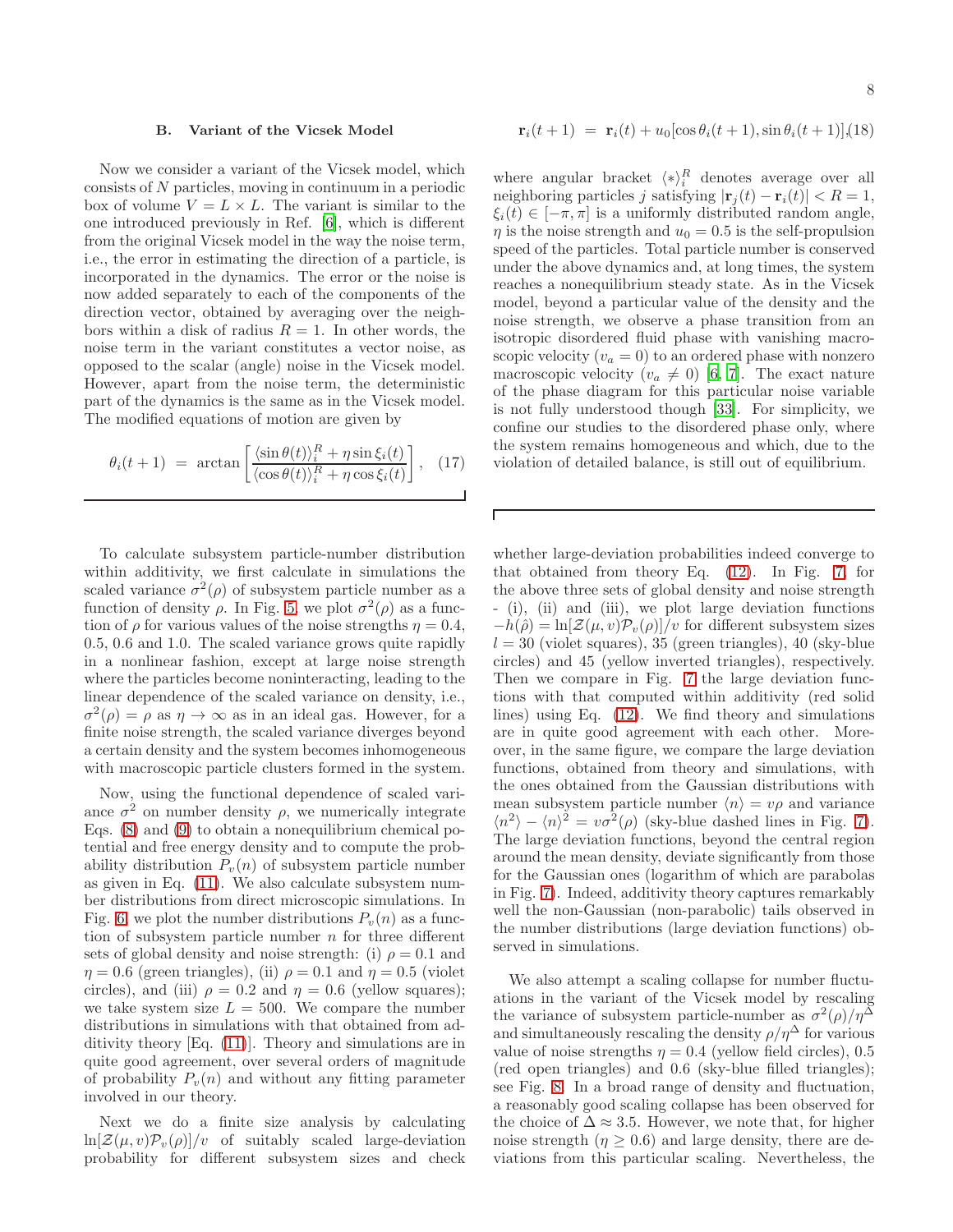

<span id="page-8-1"></span>FIG. 7: Varriant of the Vicsek model. Large deviation function  $-h(\hat{\rho}) = \ln[\mathcal{Z}(\mu, v)\mathcal{P}_v(\hat{\rho} = n/v)]/v$  [Eq. [\(12\)](#page-2-7)] is plotted as a function of the coarse-grained subsystem density  $\hat{\rho} = n/v$ , with n and v being subsystem particle-number and volume of the subsystem, respectively, for various subsystem sizes  $v = l \times l$  with  $l = 30$  (violet squares), 35 (green triangles), 40 (sky-blue circles), 50 (yellow inverted triangles) for three sets of noise strength and global density: (i)  $\eta = 0.5$  and  $\rho = 0.1$  [panel (a)], (ii)  $\eta = 0.6$  and  $\rho = 0.1$  [panel (b)] and (iii)  $\eta = 0.6$  and  $\rho = 0.2$  [panel (c)]. Points - simulations, red solid lines - additivity theory, sky-blue dashed lines - corresponding Gaussian large deviation functions. Note that the non-parabolic tails, which are actually due to the non-Gaussian tails in the number distributions, are well captured by additivity theory.

above rescaled fluctuations provide an insight into comparison between fluctuations with the Vicsek model and its variant.

### <span id="page-8-0"></span>C. Comparison with other system of self-propelled particles

To obtain a broader picture concerning the particlenumber fluctuations in the systems of self-propelled particles, in this section we compare the particle-number fluctuations in the Vicsek model, its variant and a system of active Brownian particles [\[5](#page-11-25)], which, unlike the Vicsek-like models, does not have any alignment interactions and was previously studied using additivity property [\[15\]](#page-11-7). Indeed, in the disordered isotropic phase, one would expect that, on the coarse-grained level, the presence of an alignment interaction would possibly change only the relaxation time scale of the polarization density field. In that case, by suitable rescaling of density and fluctuation, it would be possible to have similar characterization of fluctuations, irrespective of the details of the microscopic self-propulsion dynamics. Moreover, the hydrodynamic theory, which was developed in the context of active Brownian particles in Ref. [\[15](#page-11-7)], could be then expected to capture fluctuations even in the Vicsek-like models with alignment interactions.

To verify the above assertions, we compare and plot in Fig. [8](#page-9-1) the scaled subsystem particle-number fluctuations  $A\sigma^2(\tilde{\rho})$  as a function of the scaled density  $\tilde{\rho} = A\rho$ , where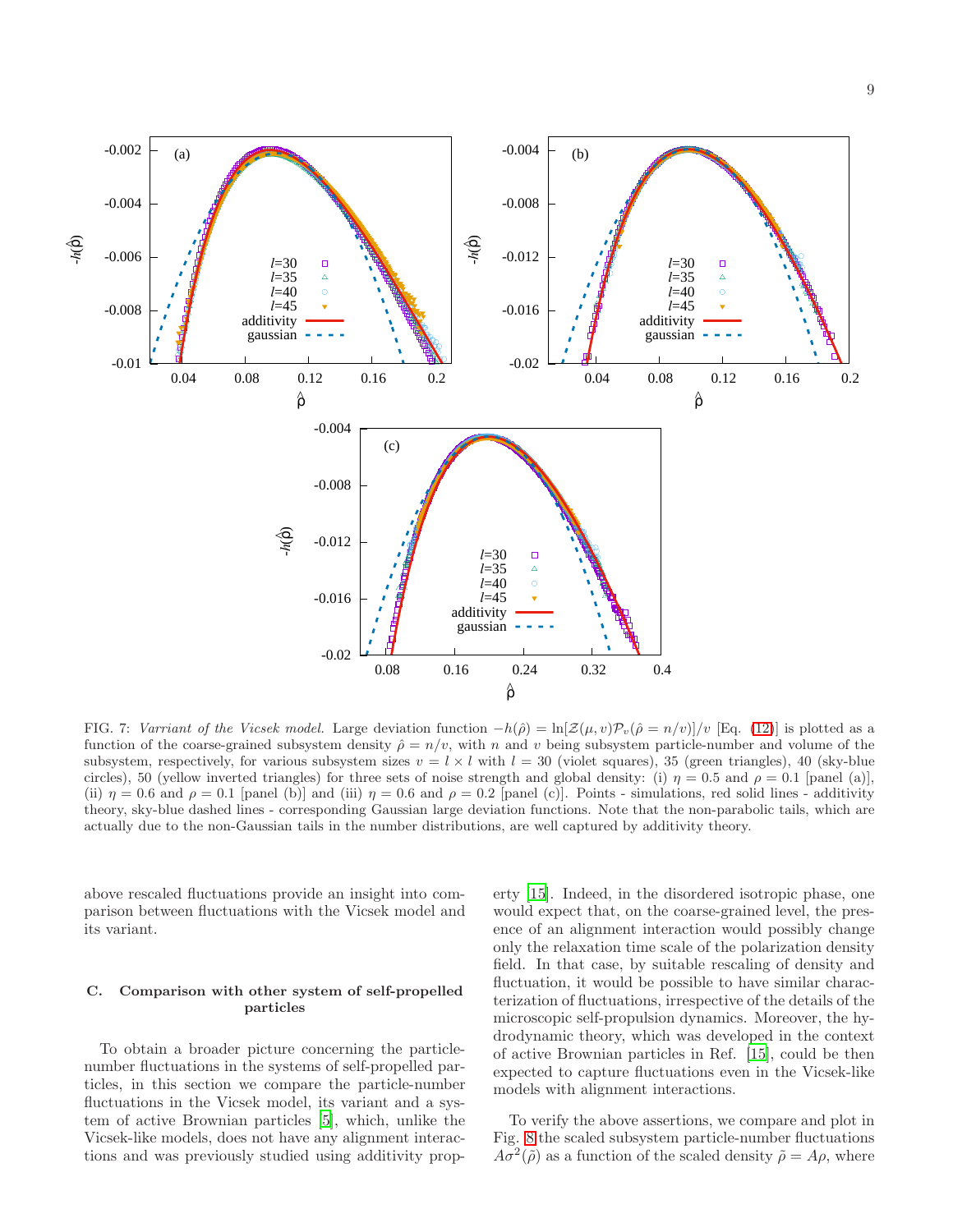

<span id="page-9-1"></span>FIG. 8: Comparison between subsystem density fluctuations in the Vicsek-like models, model of active Brownian particles and a hydrodynamic theory of Ref. [\[15](#page-11-7)]. Rescaled variance of subsystem particle number  $A\sigma^2(\tilde{\rho})$  is plotted as a function of rescaled subsystem density  $\tilde{\rho}$  for the choice of (i)  $A = 35/\eta^{2.5}$ and  $\tilde{\rho} = A\rho$  in the Vicsek model, (ii)  $A = 1/\eta^{\hat{3}\cdot\hat{5}}$  and  $\tilde{\rho} = A\rho$ in the variant of the Vicsek model, and (iii)  $A = 1$  and  $\tilde{\rho} = \rho$ in the model of active Brownian particles. All curves collapse nicely for several orders of magnitudes of the respective variables. We compare the collapsed curves (points) with a hydrodynamimc theory (black line) of Ref. [\[15](#page-11-7)], which, except in large density regime, compares well with simulations.

the factor A is model-dependent, in the following cases: (i)  $A \approx 35/\eta^{2.5}$  and  $\tilde{\rho} = A\rho$  in the Vicsek model, (ii)  $A \approx$  $1\eta^{3.5}$  and  $\tilde{\rho} = A\rho$  in the variant of the Vicsek model and (iii)  $A \approx 1$  and  $\tilde{\rho} = \rho$  in the model of active Brownian particles where  $\rho$  is the global number density in each case; note that all models are considered in their respective disordered phases. Moreover, in the same Fig. [8,](#page-9-1) we plot an analytic form of the particle-number fluctuation  $\sigma^2(\rho)$  =  $[(1+P)\rho(1-\rho/\rho_m)^2]/[1+P(1-\rho/\rho_m)(1-2\rho/\rho_m)]$ , derived previously from a hydrodynamic theory [see Eq. (28) in Ref. [\[15\]](#page-11-7), where close-packing density  $\rho_m = 1.15$ and activity  $P = 8$  (corresponding to a high Peclet number) are two model-dependent parameters. Interestingly, over several decades of magnitude of density and fluctuation, all curves, except in the variant of the Vicsek model for larger noise strength, collapse on each other quite well. Such a scaling of fluctuations in the self-propelled particle systems with different self-propulsion dynamics suggests a common mechanism through which fluctuations arise in such systems. In the large-density region, especially near phase transitions, there is some disagreement between the hydrodynamic theory and simulations, which is somewhat expected as the linearized hydrodynamic analysis of Ref. [\[15](#page-11-7)] cannot possibly capture the large fluctuations near the transition region.

## <span id="page-9-0"></span>IV. SUMMARY AND CONCLUDING REMARKS

In this paper, we study coarse-grained density fluctuations in the disordered phases of the paradigmatic models of self-propelled particles or active matters, which are inherently driven out of equilibrium through a mechanism of self-propulsion of the constituent particles. We consider a broad class of self-propelled particles with alignment interactions, namely the Vicsek models and its variant, consisting of particles, which are point-like, have random self-propulsion velocities, and move in continuum on a two-dimensional periodic space. Particles interact among each other through alignment interactions: At any instant, particles try to follow their neighboring particles in a way so that they align themselves, and move, along a direction, which is obtained by averaging over instantaneous velocities (or directions) of their neighbors. At long times, the systems eventually reach a nonequilibrium steady state.

We coarse-grain the systems by dividing each of the systems into many subsystems and characterize subsystem particle-number (or coarse-grained density) fluctuations through an additivity property, implying a remarkable large-scale thermodynamic structure for the Vicseklike systems. By using a fluctuation-response relation the direct consequence of additivity property and employing a numerical scheme developed in this work, we compute the large-deviation probabilities of subsystem particle number, and the corresponding density largedeviation functions in the disordered fluid phase, where macroscopic velocity vanishes in the thermodynamic limit. Importantly, additivity property goes beyond a mean-field analysis because nonequilibrium chemical potential and free energy density function are calculated from the particle-number fluctuation  $\sigma^2(\rho)$ , which is directly related to spatially integrated density-correlations in the system. It should be noted that, though there is no macroscopic current in the disordered phase, the systems still remain out-of-equilibrium, due to the violation of detailed balance in the microscopic configuration space, and consequently their microscopic probability weights cannot be described by the equilibrium Boltzmann-Gibbs distribution.

We then compare the density large deviation functions, computed within additivity theory, with those obtained from direct microscopic simulations of the models; theoretical and simulation results are found to be in excellent agreement over several orders of magnitude of the large-deviation probabilities of coarse-grained density, without any fitting parameters involved in the theory. Notably, the subsystem particle-number distributions (equivalently, the density large-deviation functions) have non-Gaussian (non-parabolic) tails, which are quite well captured by additivity theory. Our results strongly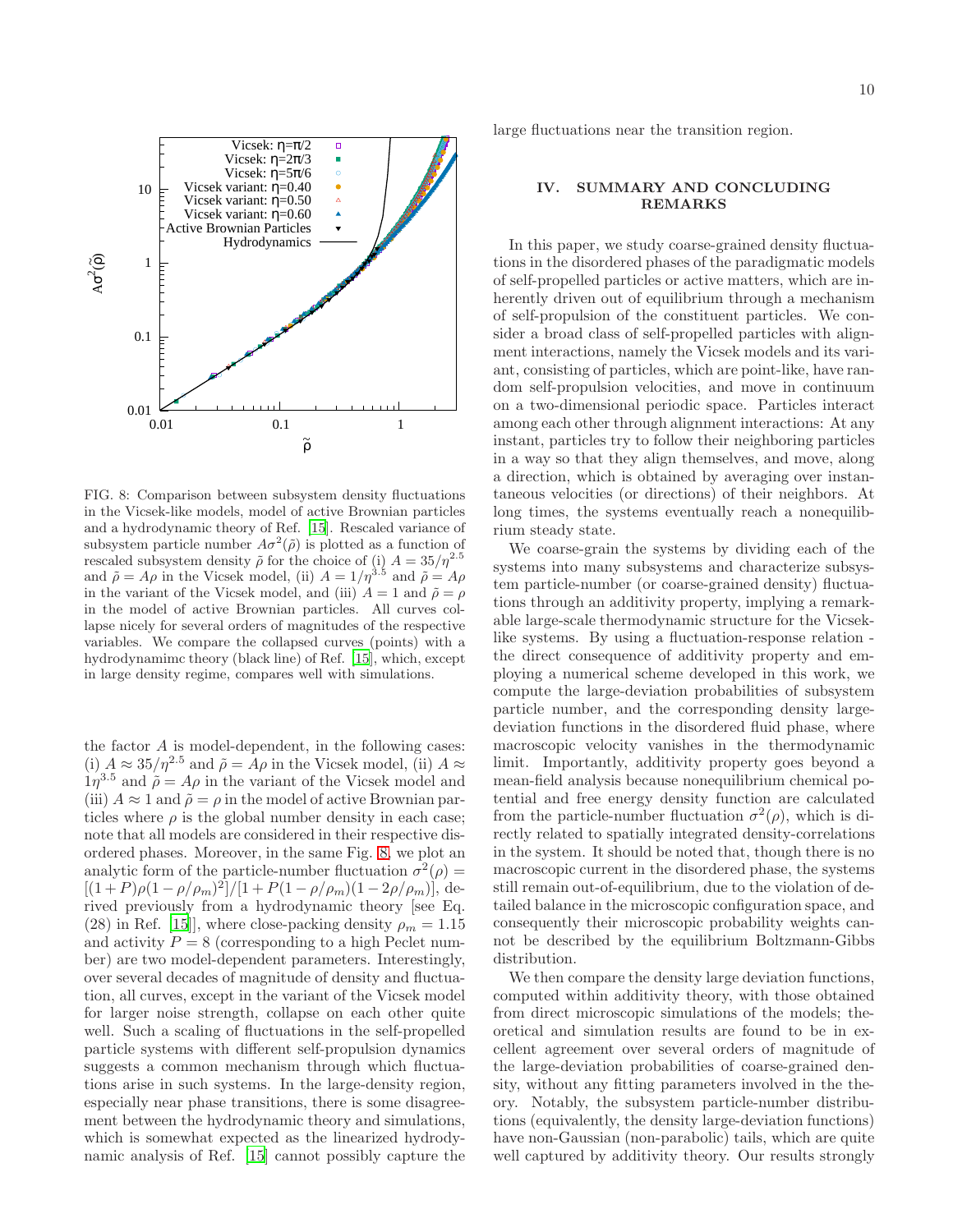suggest that the coarse-grained density fluctuations in the self-propelled-particle systems with Vicsek-like interactions are governed by a nonequilibrium chemical potential and a corresponding free energy function. Moreover, comparison between the fluctuations in the disordered phase of several self-propelled particle systems indicates a common mechanism, which gives rise to fluctuations in such systems.

There are a few remarks in order. In equilibrium systems with the Hamiltonian having short-ranged interactions, the Boltzmann-Gibbs probability weights of micro-scopic configurations immediately imply additivity [\[36\]](#page-11-19). On the other hand, not much is known about the microscopic structure of systems having a nonequilibrium steady state, which cannot be associated with a Hamiltonian as such. Interestingly, the Boltzmann-Gibbs distribution, though sufficient, is not necessary for additivity to hold [\[28](#page-11-17)[–30\]](#page-11-20). However, the problem of determining the precise conditions, for which additivity would hold in nonequilibrium and a steady-state thermodynamics could be constructed, is a nontrivial one [\[38](#page-11-26), [39\]](#page-11-27) and is not yet fully understood [\[40\]](#page-11-28). In this scenario, it would be worth checking case-by-case whether a certain class of nonequilibrium systems could possess an additivity property. In fact, in most cases, obtaining an analytic expression of the variance of subsystem mass (particle-number) as a function of mass (number) density in an interactingparticle system is difficult and therefore the task of verifying additivity in nonequilibrium systems is also not easy. We provide here a simple computational scheme, which could help one to compute density large-deviation functions, and thus to test additivity, in a driven system. We emphasize that, although the functional form of the subsystem weight factor  $W_n(n)$  in Eq. [\(1\)](#page-1-1) is same throughout the system, additivity property captures variations in coarse-grained density profile  $\hat{\rho}(\mathbf{x})$  through nonequilibrium free energy density functional  $f[\hat{\rho}(\mathbf{x})]$  where **x** is a suitably defined coarse-grained position. More specifically, the postulated additivity property in Eq. [\(1\)](#page-1-1) would immediately imply that the large-deviation probability of an inhomogeneous coarse-grained density profile  $\hat{\rho}(\mathbf{x})$ , generated due to spontaneous fluctuations on the subsystem level, can be written as

$$
Prob.[\{\hat{\rho}(\mathbf{x})\}] \sim e^{-V\int d\mathbf{x}[f(\hat{\rho}(\mathbf{x}))-f(\rho)-\mu(\rho)(\hat{\rho}(\mathbf{x})-\rho)]},
$$

where  $\rho$  is the global number density and V is the volume of the system. One simplifying aspect in the formulation of additivity is that the large-deviation form of the probability of an inhomogeneous density profile, as in the above equation, does not involve any "gradient term" [\[17\]](#page-11-9), which is analogous to a surface tension between two inhomogeneous phases in an equilibrium system. That is, like in equilibrium, additivity implicitly assumes that the surface tension terms, if any, has only a sub-leading

correction to the nonequilibrium free energy functional, which is indeed supported by our results, albeit in the disordered phases. In the light of our work, we believe additivity could prove to be a useful concept in characterizing fluctuations not only in systems with Vicsek-like interactions, but also in other active-matter systems.

Moreover, our work brings to the fore some interesting open issues, studies of which could provide further insights into the large-scale properties of self-propelled particles in general. Firstly, it remains to be seen whether additivity can be used to characterize properties of Vicsek-like systems near and above criticality, e.g., in the ordered phase, which is known to exhibit giant number fluctuations [\[2\]](#page-11-1). Secondly, so far we have studied only the static structure of Vicsek-like systems, such as particle-number fluctuations, and have shown that the number fluctuations are related to a nonequilibrium compressibility, through a fluctuation-response relation - reminiscent of the fluctuation-dissipation theorems in equilibrium [\[27,](#page-11-16) [37\]](#page-11-29). However, the interplay between static and dynamic structure, which possibly play an important role in the large-scale behaviors of self-propelled particles, has not been investigated in this work. Indeed, unlike in equilibrium [\[37\]](#page-11-29), and except in some simple nonequilibrium processes [\[38,](#page-11-26) [39,](#page-11-27) [41](#page-11-30)[–43\]](#page-11-31), there is no general theoretical understanding of a possible connection between transport and fluctuations in driven manyparticle systems. In this context, exact calculations of various transport coefficients can certainly provide some insights into the collective behaviors of self-propelled particles in general. While it may be quite challenging to calculate the transport coefficients in continuum systems, the problem is presumably simpler for systems on a lattice [\[44\]](#page-11-32) and is worth pursuing in future.

### V. ACKNOWLEDGEMENT

P.P. thanks Sriram Ramaswamy for useful discussions at the International Centre for Theoretical Sciences (ICTS), Bengaluru, during "Indian Statistical Physics Community Meeting" (Code: ICTS/Prog-ISPC/2016/02) and a workshop on "Stochastic Thermodynamics, Active Matter and Driven Systems" (Code: ICTS/Prog-STADS/2017/08). S.C. thanks Rakesh Das and Sumanta Kundu for help in computations. We thank two anonymous referees for useful comments and suggestions, and Shradha Mishra for discussions on this work in particular and on the literature on active matters in general. We acknowledge the Thematic Unit of Excellence on Computational Materials Science, funded by the Department of Science and Technology, India for computational facility used in the present study.